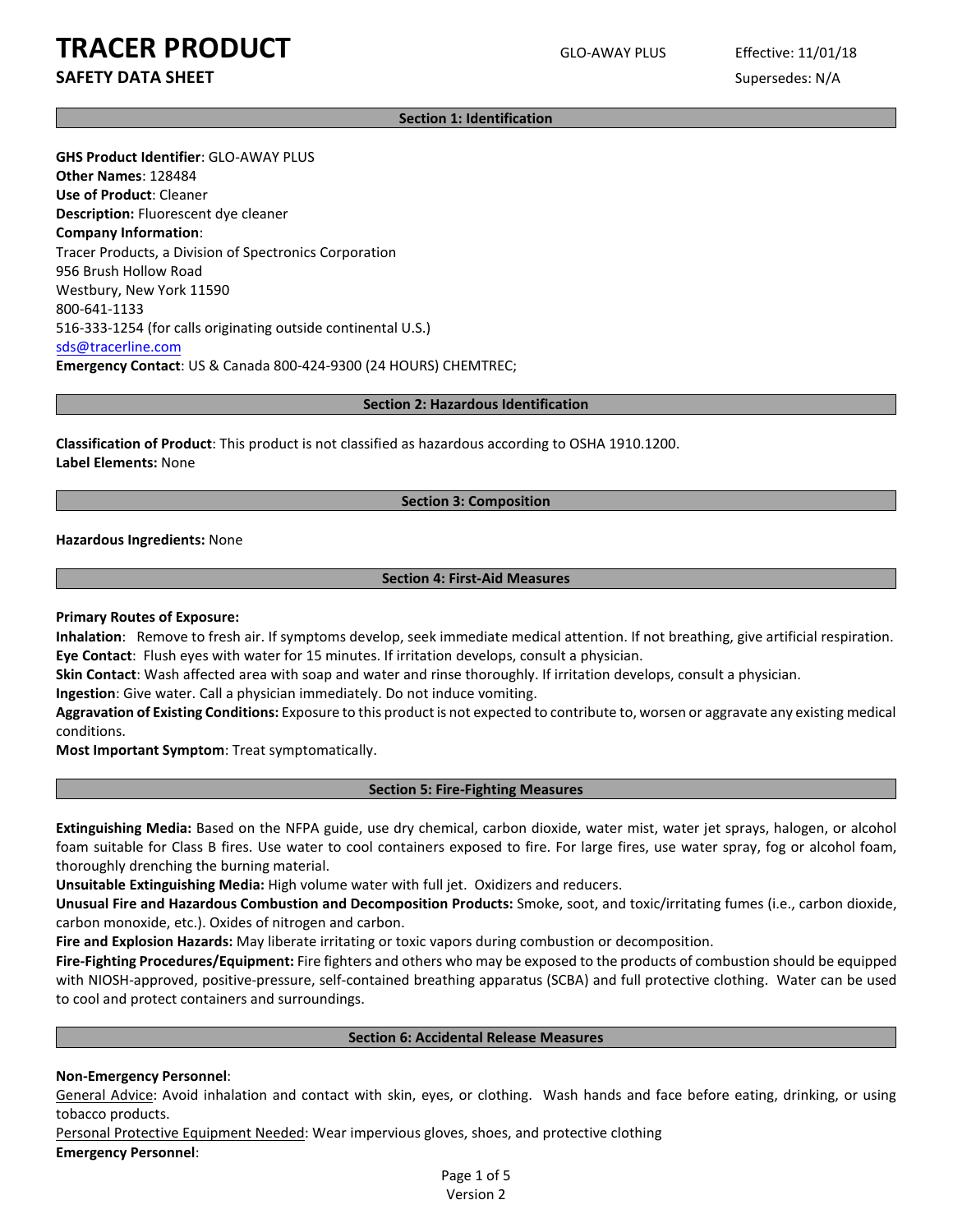### **SAFETY DATA SHEET** SUPERFOUR SUPERFOUR SUPERFOUR SUPERFOUR SUPERFOUR SUPERFOUR SUPERFOUR SUPERFOUR SUPERFOUR SUPERFOUR SUPERFOUR SUPERFOUR SUPERFOUR SUPERFOUR SUPERFOUR SUPERFOUR SUPERFOUR SUPERFOUR SUPERFOUR SUPERFOUR SU

Suitable Protective Gear: Wear impervious gloves, shoes and protective clothing.

#### Unsuitable Protective Gear: Not Applicable

**Environmental Precautions**: Prevent any contamination of local soils and water supply. Prevent ground water infiltration or any ground penetration. Avoid the spreading or entering into watercourses by using sand, soil, or other types of barriers. If contamination into water course or sewage system, alert appropriate authorities.

#### **Containment/Clean-up Methods**:

Containment & Recovery of Product: Contain with absorbent material, such as clay, soil, universal binding medium, or any commercially available absorbent. Shovel reclaimed dye and absorbent into a recovery or salvage drums for disposal. For larger spills, transfer to a salvage tank for recovery or safe disposal. Any residues should be treated like a small spill. This is not a RCRA hazardous waste per Title 40 CFR 261. Stop material from contaminating soil, or from entering sewers or bodies of water. For larger spills, transfer to a salvage tank for safe recovery/disposal. Residues are treated as small spills.

Disposal**:** Either incinerate or land fill in accordance with applicable local, state and federal regulations.

#### **Section 7: Handling and Storage**

**Handling Precautions:** Use product only in well ventilated areas. Avoid breathing in mists or vapors from a heated product. Avoid formation of mists. Avoid heating product near flash point. Avoid prolonged or repeated contact with skin. Handle in ambient temperature.

**Storage Conditions:** Store in a cool, dry, well-ventilated area away from heat, ignition sources, and direct sunlight. Always keep containers tightly closed. Store away from oxidizing and reducing agents.

**Personal Hygiene:** Wash hands before breaks and at the end of the work day. Do not carry cleaning clothes used to absorb product in clothing. General hygiene measures for chemicals apply.

**Empty Container Precautions:** Do not reuse empty container for any purpose.

#### **Section 8: Exposure Controls/Personal Protection**

**Occupational Exposure Limits**: No exposure limits have been established for this product.

**Biological Exposure Limits**: No data available

**Engineering Controls/Ventilation**: Maintain airborne concentrations below the established exposure limits by providing adequate ventilation. General (dilution) ventilation should be acceptable. Additional local exhaust ventilation is recommended where dusts, mists or vapors may be released.

#### **Personal Protective Equipment**:

Respiratory Protection: Avoid breathing vapor and/or mist. If occupational exposure limits are exceeded wear NIOSH/OSHA approved equipment. Use a respiratory protection fitted with a combination filter A-P3 for short term use. High airborne concentrations may necessitate the use of self-contained breathing apparatus (SCBA) or a supplied air respirator. Respiratory protection programs must be in compliance with 29 CFR 1910.134.

Skin Protection: Wear protective clothing and appropriate impervious gloves.

Eye Protection: Wear safety goggles with peripheral coverage approved to EU Standard EN 166, AS/NZS 1337. An eye wash facility should be readily available.

Hand Protection: When in contact with material, be sure to use proper gloves approved to standards (Europe: EN 374, U.S.: F739, & AS/NZS: 2161). Gloves made from neoprene, nitrile or butyl rubber may provide suitable chemical protection.

Hygiene Measures: Wash thoroughly after handling, especially before eating, drinking, smoking, or using restroom facilities.

#### **Section 9: Physical and Chemical Properties**

**Physical State**: Liquid **Appearance**: Clear **Odor**: Mild **Odor Threshold**: No data available **pH**: No data available **Melting/ Freezing Point**: Freezing -40°C **Initial Boiling Point**: No data available **Boiling Range**: 200-220°C **Flash Point (PMCC)**: 102°C **Evaporative Rate**: No data available **Solid/Gas Flammability**: No data available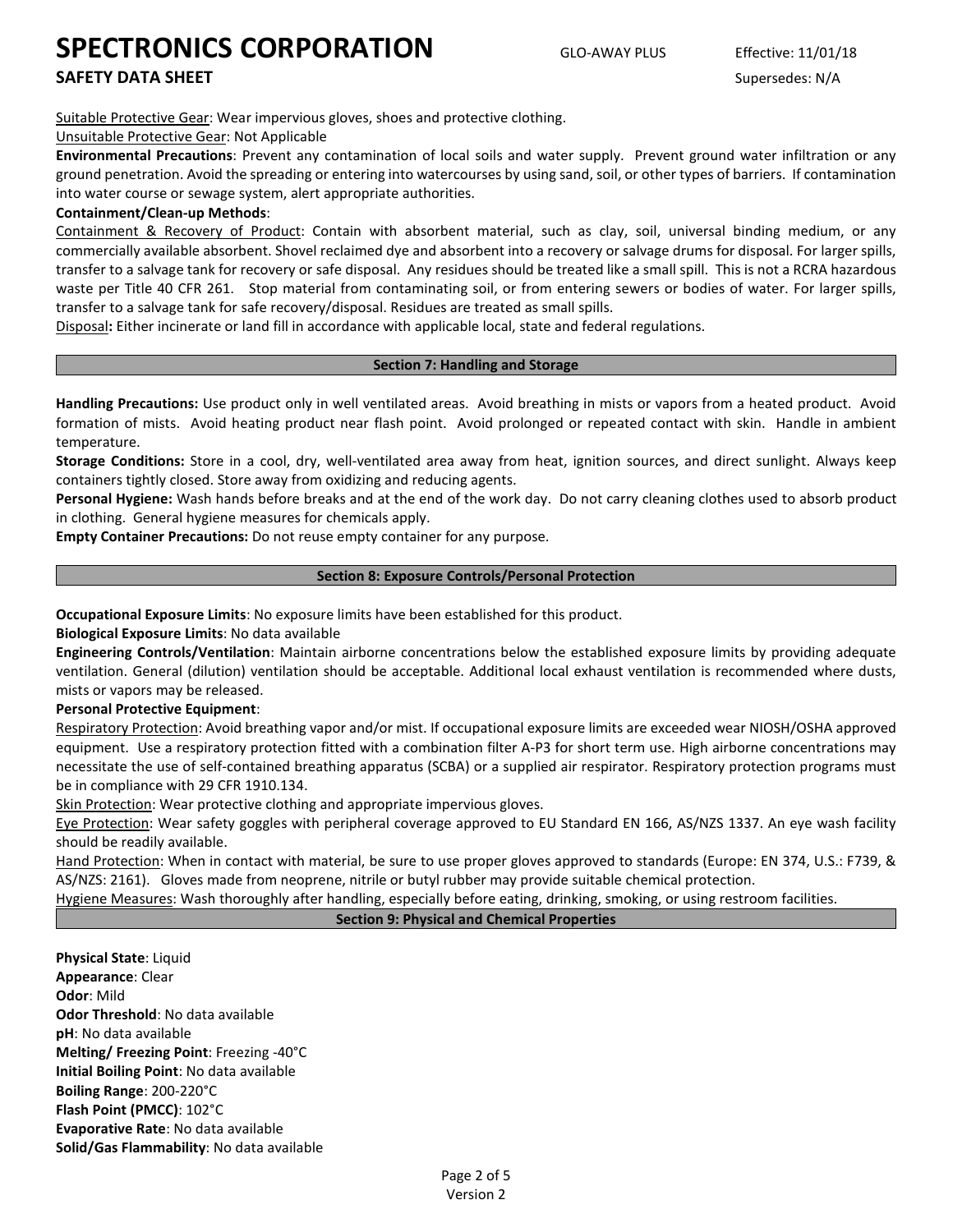**SAFETY DATA SHEET** SUPERFOUR SUPERFOUR SUPERFOUR SUPERFOUR SUPERFOUR SUPERFOUR SUPERFOUR SUPERFOUR SUPERFOUR SUPERFOUR SUPERFOUR SUPERFOUR SUPERFOUR SUPERFOUR SUPERFOUR SUPERFOUR SUPERFOUR SUPERFOUR SUPERFOUR SUPERFOUR SU

**Upper/Lower Explosive Limit**: No data available **Vapor Pressure 68**° **F (20**° **C)**: No data available **Vapor Density (Air=1)**: No data available **Relative Density**: 1.086 **Solubility in Water**: 55 g/l **Partition Coefficient: n-octanol/water**: No data available **Auto-ignition Temperature**: 438°C **Decomposition Temperature**: No data available Viscosity at 40°C: 3.88mPa.s **Viscosity at 100°C**: No data available

#### **Section 10: Stability and Reactivity**

**Reactivity**: This product is non-reactive under ambient conditions

Stability: Stable under normal conditions of use. Can decompose slowly with localized heating over 300°C

**Conditions to Avoid**: High temperatures & a source of ignition. Toxic fumes may be released if product is heated above decomposition point.

**Incompatible Materials**: Strong Acids, Strong oxidizing agents, and Reducing agents Hazardous Decomposition Products: In the event of combustion, CO and CO<sub>2</sub> will be formed. **Hazardous Polymerization**: Will not occur

#### **Section 11: Toxicological Information**

| Oral LD <sub>50</sub>       | Rat    | >5,000            |
|-----------------------------|--------|-------------------|
| Dermal LD <sub>50</sub>     | Rabbit | >2,000            |
| Inhalation LC <sub>50</sub> | Rat    | 10.7              |
| Eye Irritation              | Rabbit | Slight irritation |
| Skin Irritation             | Rabbit | Slight irritation |

**Carcinogenicity**: According to ACGIH, IARC, NTP, and OSHA, this product is not a hazardous carcinogen to humans.

**Sensitization:** This product is not classified as a sensitizer

**STOT-single exposure**: This product is not classified as a specific organ toxicant

**STOT-repeated exposure**: This product is not classified as a specific organ toxicant

**Genetic Toxicity:** This product is not classified as a genetic toxin

**Aspiration Hazard**: This product is not classified as an aspiration hazard

**Likely Routes of Exposure**: Eyes, skin and respiratory tract

**Symptoms**:

Eye Contact: May cause mild irritation Skin Contact: May cause mild irritation Inhalation: May cause mild irritation Ingestion: May cause mild irritation

#### **Section 12: Ecological Information**

#### **Toxicity**:

| Fish LL <sub>50</sub> 96hr mg/l        | >18               |
|----------------------------------------|-------------------|
| Crustacean LL <sub>50</sub> 96hr. mg/l | >136              |
| Algae NOEL 72hr. mg/l                  | No data available |

**Persistence & Degradability**: Readily biodegradable **Bioaccumulation Potential**: Low **Mobility in Soil**: No data available

#### **Section 13: Disposal Considerations**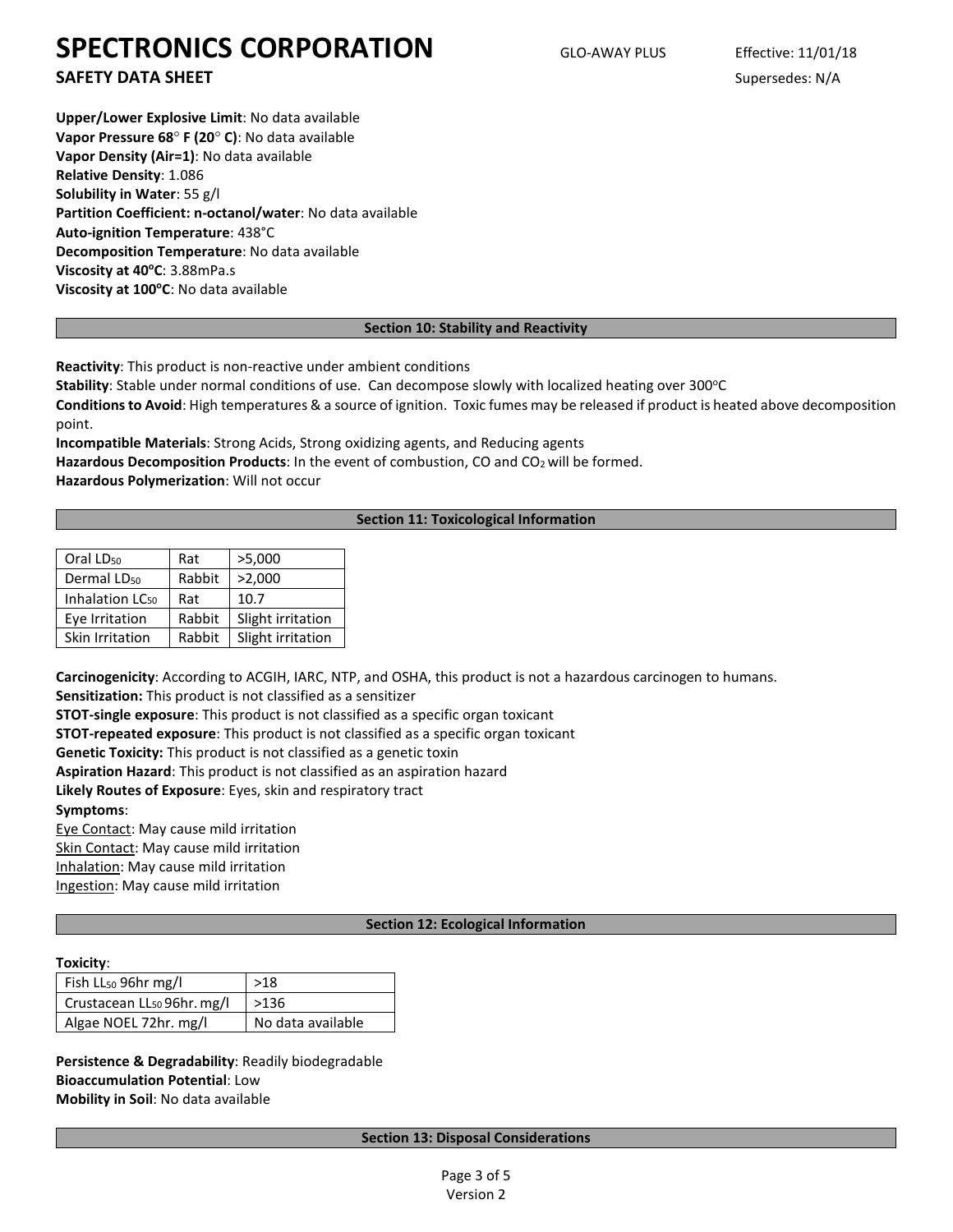**SAFETY DATA SHEET** SUPERFOUR SUPERFOUR SUPERFOUR SUPERFOUR SUPERFOUR SUPERFOUR SUPERFOUR SUPERFOUR SUPERFOUR SUPERFOUR SUPERFOUR SUPERFOUR SUPERFOUR SUPERFOUR SUPERFOUR SUPERFOUR SUPERFOUR SUPERFOUR SUPERFOUR SUPERFOUR SU

**General Statements:** Federal regulations may apply to empty container. State and/or local regulations may be different. **Disposal:** Recover or recycle if possible, otherwise, dispose of in accordance with all local, state, and federal regulations. Sewage disposal is discouraged

**Special Instructions:** Be sure to contact the appropriate government environmental agencies if further guidance is required. Do not remove labels from container until container is cleaned properly. Containers can be reused or disposed of by landfill or incineration if appropriate to local law. Water with cleaning agents is required

**Hazardous Waste Number:** Not a RCRA hazardous waste

#### **Section 14: Transportation**

**General Comments**: This product is not classed as hazardous or regulated for transport under 49 CFR, IATA/ICAO, or IMDG **49 CFR:**

**DOT Shipping Name:** Not Regulated **DOT Label:** Not Applicable **DOT Identification No.:** Not Applicable; Nonregulated shipments by air under 49 CFR, IATA/ICAO AND IMO **UN Proper Shipping Name:** Not Applicable **Transport Hazard Class:** Not Applicable **Packing Group:** Not Applicable **Classification Code:** Not Applicable **Transport by Road/Rail (ADR/RID): Environmental Hazard:** Not Applicable **Tunnel Restriction Code:** Not Applicable **Transport by Sea (IMDG): Marine Pollutant:** Not Applicable **Environmental Hazard:** Not Applicable

**Transport by Air (IATA):**

**Special Precautions for User:** Unless otherwise specified, general measures for safe transport must be followed **Transport in Bulk:** Non-dangerous material according to transport regulations

#### **Section 15: Regulatory Information**

#### **Inventory Status:**

| <b>Inventory</b>                                                              | <b>Status</b> |
|-------------------------------------------------------------------------------|---------------|
| <b>U.S. TSCA Inventory</b>                                                    | Listed        |
| <b>Canadian Domestic Substances List (DSL)</b>                                | Listed        |
| <b>Australian Inventory of Chemical Substances (AICS)</b>                     |               |
| <b>European Inventory of Existing Commercial Chemical Substances (EINECS)</b> | Listed        |
| Japan Inventory of Existing and New Substances (ENCS)                         | Listed        |
| <b>Korea Existing Chemical Inventory (KECI)</b>                               |               |
| <b>China Inventory of Existing Chemical Substances (IECSC)</b>                | Listed        |
| <b>Philippine Inventory of Chemicals (PICCS)</b>                              | Listed        |

**SARA Title III Information**: This product contains no chemicals subject to the reporting requirements of Section 313 of the emergency planning and community right to know act.

**SARA - Section 302-Extremely Hazardous Substances:** No regulated ingredients.

**SARA - Section 302-Reportable Quantity:** None.

**SARA - Section 311/312-Hazard Categories:**

Fire Hazard: No

Sudden Release of Pressure Hazard: No Reactivity Hazard: No

Immediate (Acute) Health Hazard: Yes

Delayed (Chronic) Health Hazard: No **Section 313-Toxic Chemicals:** No regulated ingredients

Page 4 of 5 Version 2